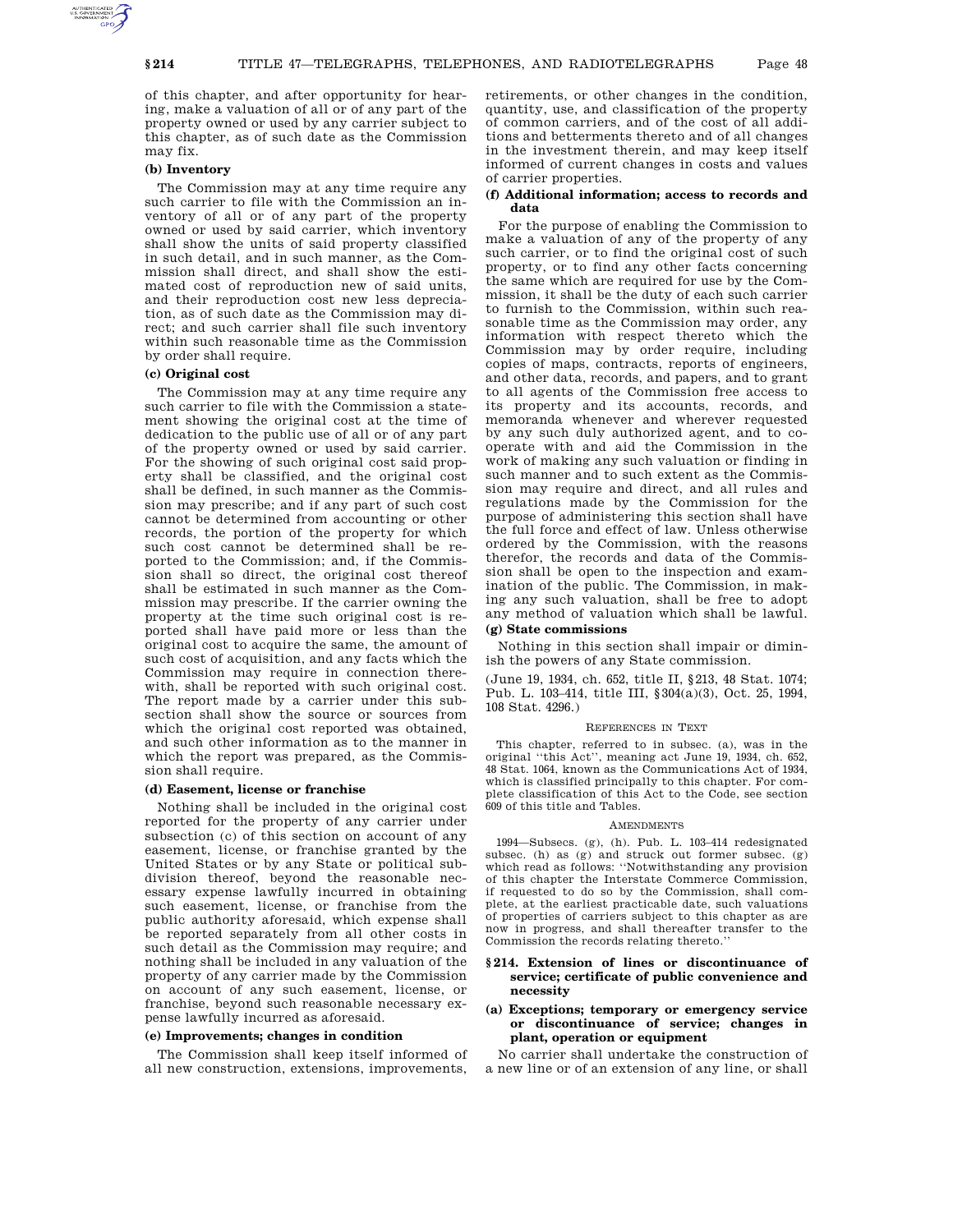acquire or operate any line, or extension thereof, or shall engage in transmission over or by means of such additional or extended line, unless and until there shall first have been obtained from the Commission a certificate that the present or future public convenience and necessity require or will require the construction, or operation, or construction and operation, of such additional or extended line: *Provided*, That no such certificate shall be required under this section for the construction, acquisition, or operation of (1) a line within a single State unless such line constitutes part of an interstate line, (2) local, branch, or terminal lines not exceeding ten miles in length, or (3) any line acquired under section 221 of this title: *Provided further*, That the Commission may, upon appropriate request being made, authorize temporary or emergency service, or the supplementing of existing facilities, without regard to the provisions of this section. No carrier shall discontinue, reduce, or impair service to a community, or part of a community, unless and until there shall first have been obtained from the Commission a certificate that neither the present nor future public convenience and necessity will be adversely affected thereby; except that the Commission may, upon appropriate request being made, authorize temporary or emergency discontinuance, reduction, or impairment of service, or partial discontinuance, reduction, or impairment of service, without regard to the provisions of this section. As used in this section the term ''line'' means any channel of communication established by the use of appropriate equipment, other than a channel of communication established by the interconnection of two or more existing channels: *Provided, however*, That nothing in this section shall be construed to require a certificate or other authorization from the Commission for any installation, replacement, or other changes in plant, operation, or equipment, other than new construction, which will not impair the adequacy or quality of service provided.

# **(b) Notification of Secretary of Defense, Secretary of State, and State Governor**

Upon receipt of an application for any such certificate, the Commission shall cause notice thereof to be given to, and shall cause a copy of such application to be filed with, the Secretary of Defense, the Secretary of State (with respect to such applications involving service to foreign points), and the Governor of each State in which such line is proposed to be constructed, extended, acquired, or operated, or in which such discontinuance, reduction, or impairment of service is proposed, with the right to those notified to be heard; and the Commission may require such published notice as it shall determine.

## **(c) Approval or disapproval; injunction**

The Commission shall have power to issue such certificate as applied for, or to refuse to issue it, or to issue it for a portion or portions of a line, or extension thereof, or discontinuance, reduction, or impairment of service, described in the application, or for the partial exercise only of such right or privilege, and may attach to the issuance of the certificate such

terms and conditions as in its judgment the public convenience and necessity may require. After issuance of such certificate, and not before, the carrier may, without securing approval other than such certificate, comply with the terms and conditions contained in or attached to the issuance of such certificate and proceed with the construction, extension, acquisition, operation, or discontinuance, reduction, or impairment of service covered thereby. Any construction, extension, acquisition, operation, discontinuance, reduction, or impairment of service contrary to the provisions of this section may be enjoined by any court of competent jurisdiction at the suit of the United States, the Commission, the State commission, any State affected, or any party in interest.

## **(d) Order of Commission; hearing; penalty**

The Commission may, after full opportunity for hearing, in a proceeding upon complaint or upon its own initiative without complaint, authorize or require by order any carrier, party to such proceeding, to provide itself with adequate facilities for the expeditious and efficient performance of its service as a common carrier and to extend its line or to establish a public office; but no such authorization or order shall be made unless the Commission finds, as to such provision of facilities, as to such establishment of public offices, or as to such extension, that it is reasonably required in the interest of public convenience and necessity, or as to such extension or facilities that the expense involved therein will not impair the ability of the carrier to perform its duty to the public. Any carrier which refuses or neglects to comply with any order of the Commission made in pursuance of this subsection shall forfeit to the United States \$1,200 for each day during which such refusal or neglect continues.

# **(e) Provision of universal service**

#### **(1) Eligible telecommunications carriers**

A common carrier designated as an eligible telecommunications carrier under paragraph (2), (3), or (6) shall be eligible to receive universal service support in accordance with section 254 of this title and shall, throughout the service area for which the designation is received—

(A) offer the services that are supported by Federal universal service support mechanisms under section 254(c) of this title, either using its own facilities or a combination of its own facilities and resale of another carrier's services (including the services offered by another eligible telecommunications carrier); and

(B) advertise the availability of such services and the charges therefor using media of general distribution.

### **(2) Designation of eligible telecommunications carriers**

A State commission shall upon its own motion or upon request designate a common carrier that meets the requirements of paragraph (1) as an eligible telecommunications carrier for a service area designated by the State commission. Upon request and consistent with the public interest, convenience, and neces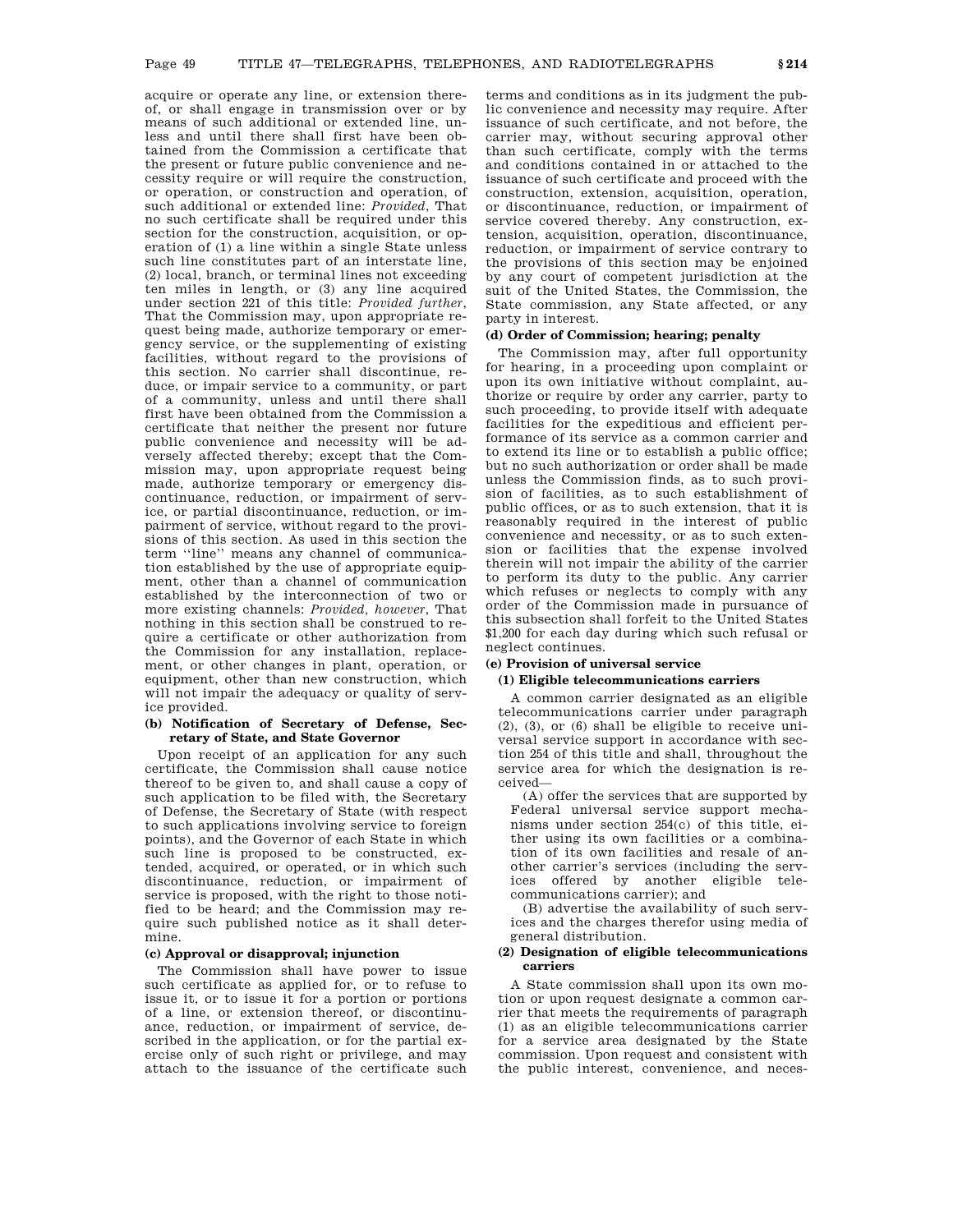sity, the State commission may, in the case of an area served by a rural telephone company, and shall, in the case of all other areas, designate more than one common carrier as an eligible telecommunications carrier for a service area designated by the State commission, so long as each additional requesting carrier meets the requirements of paragraph (1). Before designating an additional eligible telecommunications carrier for an area served by a rural telephone company, the State commission shall find that the designation is in the public interest.

#### **(3) Designation of eligible telecommunications carriers for unserved areas**

If no common carrier will provide the services that are supported by Federal universal service support mechanisms under section 254(c) of this title to an unserved community or any portion thereof that requests such service, the Commission, with respect to interstate services or an area served by a common carrier to which paragraph (6) applies, or a State commission, with respect to intrastate services, shall determine which common carrier or carriers are best able to provide such service to the requesting unserved community or portion thereof and shall order such carrier or carriers to provide such service for that unserved community or portion thereof. Any carrier or carriers ordered to provide such service under this paragraph shall meet the requirements of paragraph (1) and shall be designated as an eligible telecommunications carrier for that community or portion thereof.

### **(4) Relinquishment of universal service**

A State commission (or the Commission in the case of a common carrier designated under paragraph (6)) shall permit an eligible telecommunications carrier to relinquish its designation as such a carrier in any area served by more than one eligible telecommunications carrier. An eligible telecommunications carrier that seeks to relinquish its eligible telecommunications carrier designation for an area served by more than one eligible telecommunications carrier shall give advance notice to the State commission (or the Commission in the case of a common carrier designated under paragraph (6)) of such relinquishment. Prior to permitting a telecommunications carrier designated as an eligible telecommunications carrier to cease providing universal service in an area served by more than one eligible telecommunications carrier, the State commission (or the Commission in the case of a common carrier designated under paragraph (6)) shall require the remaining eligible telecommunications carrier or carriers to ensure that all customers served by the relinquishing carrier will continue to be served, and shall require sufficient notice to permit the purchase or construction of adequate facilities by any remaining eligible telecommunications carrier. The State commission (or the Commission in the case of a common carrier designated under paragraph (6)) shall establish a time, not to exceed one year after the State commission (or the Commission in the case of a common carrier designated under paragraph (6)) approves such relinquishment under this paragraph, within which such purchase or construction shall be completed.

# **(5) ''Service area'' defined**

The term ''service area'' means a geographic area established by a State commission (or the Commission under paragraph (6)) for the purpose of determining universal service obligations and support mechanisms. In the case of an area served by a rural telephone company, ''service area'' means such company's ''study area'' unless and until the Commission and the States, after taking into account recommendations of a Federal-State Joint Board instituted under section 410(c) of this title, establish a different definition of service area for such company.

### **(6) Common carriers not subject to State commission jurisdiction**

In the case of a common carrier providing telephone exchange service and exchange access that is not subject to the jurisdiction of a State commission, the Commission shall upon request designate such a common carrier that meets the requirements of paragraph (1) as an eligible telecommunications carrier for a service area designated by the Commission consistent with applicable Federal and State law. Upon request and consistent with the public interest, convenience and necessity, the Commission may, with respect to an area served by a rural telephone company, and shall, in the case of all other areas, designate more than one common carrier as an eligible telecommunications carrier for a service area designated under this paragraph, so long as each additional requesting carrier meets the requirements of paragraph (1). Before designating an additional eligible telecommunications carrier for an area served by a rural telephone company, the Commission shall find that the designation is in the public interest.

(June 19, 1934, ch. 652, title II, §214, 48 Stat. 1075; Mar. 6, 1943, ch. 10, §§2–5, 57 Stat. 11; Pub. L. 93–506, §1, Nov. 30, 1974, 88 Stat. 1577; Pub. L. 101–239, title III, §3002(d), Dec. 19, 1989, 103 Stat. 2131; Pub. L. 103–414, title III, §304(a)(4), Oct. 25, 1994, 108 Stat. 4296; Pub. L. 104–104, title I, §102(a), Feb. 8, 1996, 110 Stat. 80; Pub. L. 105–125, §1, Dec. 1, 1997, 111 Stat. 2540.)

#### **AMENDMENTS**

1997—Subsec. (e)(1). Pub. L. 105–125, §1(1), substituted  $``(2), (3),$  or  $(6)"$  for  $``(2)$  or  $(3)"$ .

Subsec. (e)(3). Pub. L. 105–125, §1(2), substituted ''interstate services or an area served by a common carrier to which paragraph (6) applies'' for ''interstate services''.

Subsec. (e)(4). Pub. L. 105–125, §1(3), inserted ''(or the Commission in the case of a common carrier designated under paragraph (6))" after "State commission" wherever appearing.

Subsec. (e)(5). Pub. L. 105–125, §1(4), inserted ''(or the Commission under paragraph (6))'' after ''State commission''.

Subsec. (e)(6). Pub. L. 105–125, §1(5), added par. (6).

1996—Subsec. (e). Pub. L. 104–104 added subsec. (e). 1994—Subsec. (a). Pub. L. 103–414 substituted ''section 221'' for ''section 221 or 222''.

1989—Subsec. (d). Pub. L. 101–239 substituted ''\$1,200'' for  $``$100"$ .